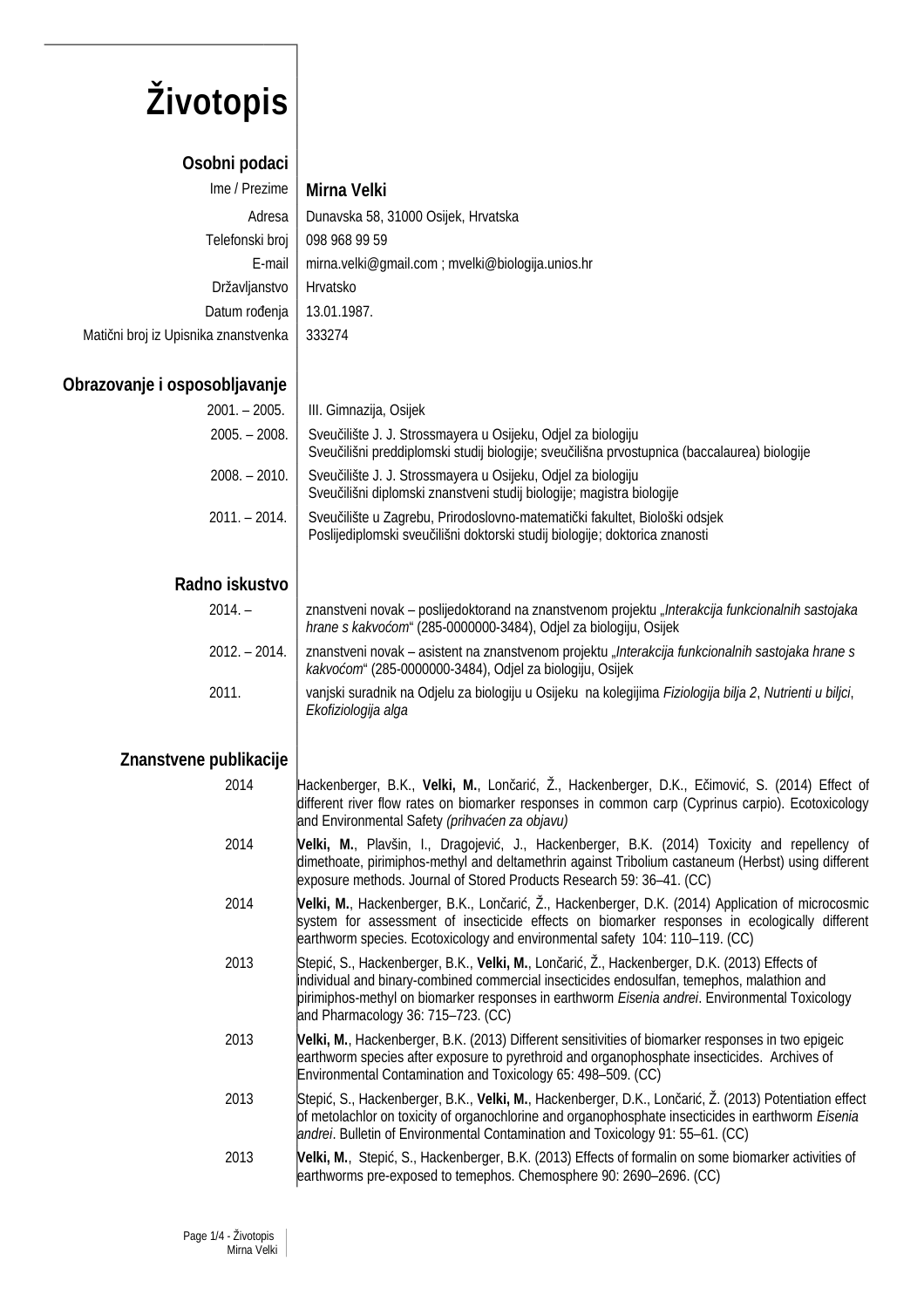- 2013 **Velki, M.**, Hackenberger, B.K. (2013) Inhibition and recovery of molecular biomarkers of earthworm *Eisenia andrei* after exposure to organophosphate dimethoate. Soil Biology and Biochemistry 57: 100–108. (CC)
- 2013 **Velki, M.**, Hackenberger, B.K. (2013) Biomarker responses in earthworm *Eisenia andrei* exposed to pirimiphos-methyl and deltamethrin using different toxicity tests. Chemosphere 90: 1216–1226. (CC)
- 2012 Stepić, S., Hackenberger, B.K., Hackenberger, D.K., **Velki, M.**, Lončarić, Ž. (2012) Impact of oxidative stress indicated by thiobarbituric acid reactive substances (TBARS) and protein carbonyl levels (PC) on ethoxyresorufin-O-deethylase (EROD) induction in common carp (*Cyprinus carpio*). Water Air and Soil Pollution 223: 4785–4793. (CC)
- 2012 **Velki, M.**, Hackenberger, B.K. (2012) Species-specific differences in biomarker responses in two ecologically different earthworms exposed to the insecticide dimethoate. Comparative Biochemistry and Physiology C Toxicology and Pharmacology 156: 104–112. (CC)
- 2012 **Velki, M.**, Stepić, S., Lončarić, Ž., Hackenberger, B.K. (2012) Effects of electroshocking and allyl isothiocyanate on biomarkers of the earthworm species *Eisenia andrei* – possible side-effects of nondestructive extraction methods. European Journal of Soil Biology 51: 15–21. (CC)
- 2012 Hackenberger, B.K., **Velki, M.**, Stepić, S., Hackenberger, D.K. (2012) The effect of formalin on acetylcholinesterase and catalase activities, and on the concentration of oximes, in the earthworm species *Eisenia andrei*. European Journal of Soil Biology 50: 137–143. (CC)
- 2012 Hackenberger, B.K., **Velki, M.**, Stepić, S., Hackenberger, D.K. (2012) First evidence for the presence of efflux pump in the earthworm *Eisenia andrei*. Ecotoxicology and Environmental Safety 75: 40–45. (CC)
- 2011 **Velki, M.**, Kodrík, D., Večeřa, J., Hackenberger, B.K., Socha, R. (2011) Oxidative stress elicited by insecticides: A role for the adipokinetic hormone. General and Comparative Endocrinology 172: 77- 84. (CC)

#### **Kongresna priopćenja**

| 2013. | Young Environmental Scientists Meeting (YES-Meeting) – "Interdisciplinary discourse on current<br>environmental challenges", 11. veljače - 13. veljače 2013., Krakow - izlaganje postera                   |
|-------|------------------------------------------------------------------------------------------------------------------------------------------------------------------------------------------------------------|
|       | Velki, M., Hackenberger, B.K. (2013) Biomarker responses of earthworms exposed to<br>organophosphate insecticide dimethoate.                                                                               |
| 2011. | Young Environmental Scientists Meeting (YES-Meeting) – "Environmental challenges in a changing<br>world", 28. veljače – 2. ožujka 2011., Aachen – usmeno priopćenje znanstvenog istraživanja               |
|       | Velki, M., Hackenberger, B.K. (2011) Suborganismic effects of formalin and temephos to<br>earthworm Eisenia andrei.                                                                                        |
| 2010. | Characterisation of hazardous chemical contamination – from environmental chemistry and<br>toxicology to risk assessment, 23. - 26. rujna 2010., Dubrovnik - usmeno priopćenje znanstvenog<br>istraživanja |
|       | Velki, M., Stepić, S., Jarić, D., Hackenberger, B.K. (2010) Effect of organophosphates malathion<br>and temephos on cholinesterase activity in the earthworm Eisenia fetida (Oligochaeta,<br>Lumbricidae). |
| 2010. | 25th Conference of the European Comparative Endocrinologists, 31. kolovoza $-4$ . rujna 2010.,<br>Pečuh, koautor znanstvenog istraživanja                                                                  |
|       | Kodrík, D., Velki, M., Bártů, I., Večeřa, J., Socha, R. (2010) Adipokinetic peptides increase<br>effectivity of insecticides.                                                                              |
| 2010. | International Conference on Invertebrate Reproduction and Development in the Age of Genetic<br>Modifications, 16. – 20. kolovoza 2010., Prag – usmeno priopćenje znanstvenog istraživanja                  |
|       | Velki, M., Stepić, S., Hackenberger, B.K. (2010) Effects of the insect growth regulator<br>diflubenzuron on the molting process of Daphnia magna (Cladocera).                                              |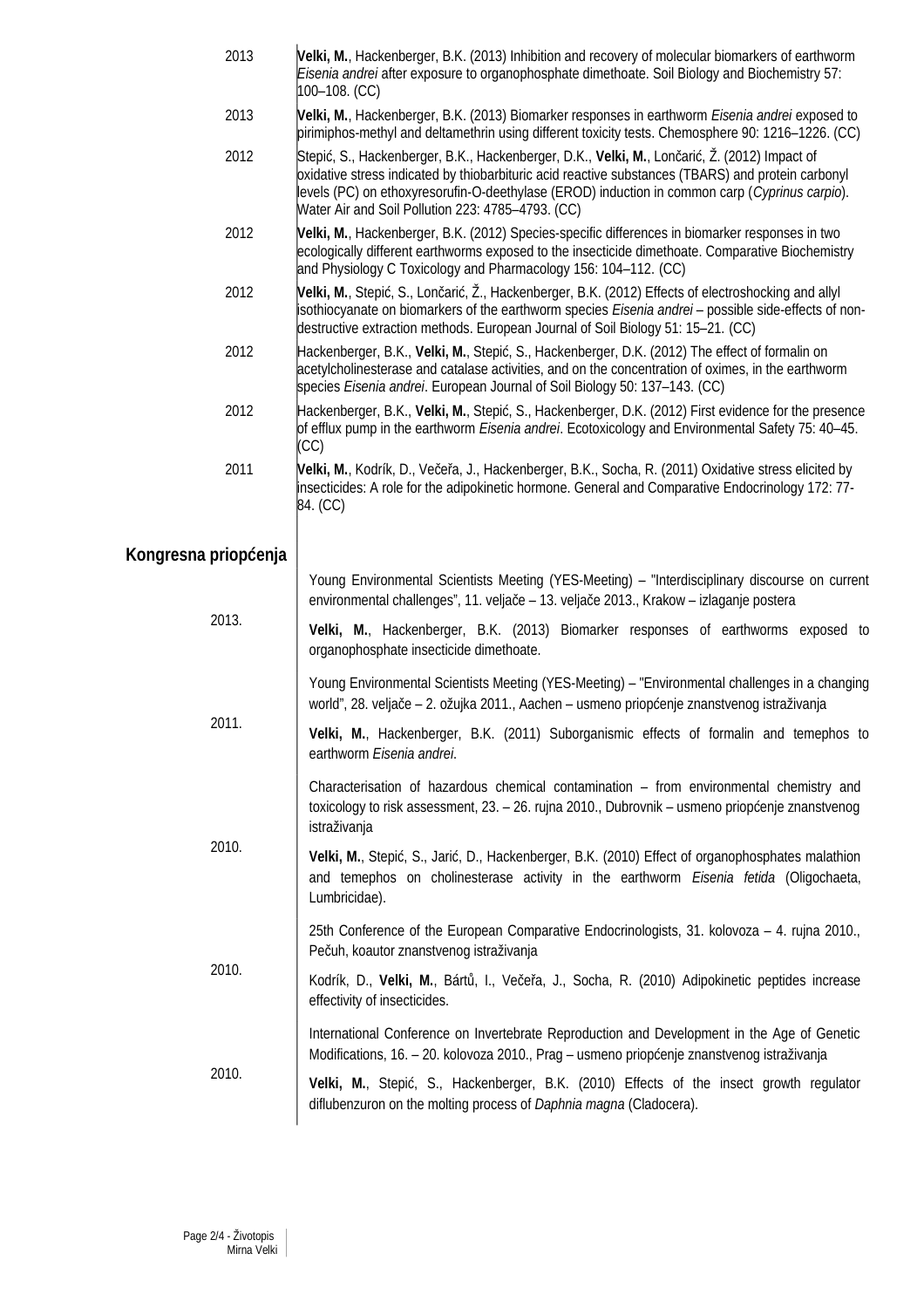|                                               | 10. Hrvatski biološki kongres s međunarodnim sudjelovanjem, 14. - 20. Rujna 2009., Osijek -<br>koautor znanstvenog istraživanja                                                                                                                                                             |
|-----------------------------------------------|---------------------------------------------------------------------------------------------------------------------------------------------------------------------------------------------------------------------------------------------------------------------------------------------|
| 2009.                                         | Velki, M., Mihaljević, I., Lončarić, Ž., Stepić, S., Hackenberger B.K. (2009) Histološke promjene u<br>gujavice Eisenia andrei (Oligochaeta, Lumbricidae) nakon izlaganja pirimifosmetilu i bentazonu,<br>mješavini pirimifosmetila i metolaklora, i mješavini pirimifosmetila i bentazona. |
|                                               | International Life Sciences Students Conference Kiev, 19. - 23. kolovoza 2009. - usmeno<br>priopćenje znanstvenog istraživanja                                                                                                                                                              |
| 2009.                                         | Velki, M. (2009) Effects of pirimiphos-methyl and its mixtures with bentazon, metolachlor,<br>malathion, terbutilazin and temephos on histological changes of body wall of earthworm Eisenia<br>andrei.                                                                                     |
| 2009.                                         | 21. Znanstveno – stručno – edukativni seminar: DDD i ZUPP 2009. – Djelatnost dezinfekcije,<br>dezinsekcije, deratizacije i zaštite uskladištenih poljoprivrednih proizvoda, 25. – 27. Ožujka 2009.,<br>Zadar – usmeno priopćenje stručnog rada                                              |
|                                               | Lončarić, Ž., Velki, M., Mihaljević, I., Milas, J., Rudan, S. (2009) Ecological tolerance of<br>diflubenzuron in mosquito control.                                                                                                                                                          |
| 2008.                                         | International Life Sciences Students Conference Warsaw, 10. - 14. rujna 2008. - usmeno<br>priopćenje znanstvenog istraživanja                                                                                                                                                               |
|                                               | Velki, M. (2008) Hormetic response of earthworm (Eisenia fetida) to subeffect exposure to<br>malathion.                                                                                                                                                                                     |
|                                               | Međunarodni znanstveno stručni skup s temom "Uzgoj riba u hidroakumulacijama – mogućnost<br>upravljanja i zaštita okoliša", 24. – 26. listopada 2009., Neum – koautor znanstvenog istraživanja                                                                                              |
| 2007.                                         | Stepić, S., Hackenberger B.K., Velki, M. (2007) Utjecaj oksidativnog stresa na indukciju aktivnosti<br>7-etoksirezorufin-O-deetilaze kod šarana (Cyprinus carpio).                                                                                                                          |
|                                               | 5. Hrvatski kongres farmakologije i 2. Kongres hrvatskog društva fiziologa s međunarodnim<br>sudjelovanjem, 19. – 22. rujna 2007., Osijek – izlaganje postera                                                                                                                               |
| 2007.                                         | Stepić, S., Velki, M., Hackenberger, B.K., Jarić-Perkušić, D. (2007) Comparison of thiobarbituric<br>acid reactive substances (TBARS) and protein carbonyl (PC) as biomarkers of oxidative stress in<br>rat (Rattus norvegicus) and common carp (Cyprinus carpio).                          |
| Projekti, sudjelovanja i ostale<br>aktivnosti |                                                                                                                                                                                                                                                                                             |
| 2012.                                         | sudjelovala na 8 <sup>th</sup> Summer School of Environmental Chemistry and Ecotoxicology 2012,<br>Brno, Češka Republika                                                                                                                                                                    |
| 2010.                                         | sudjelovala u izradi stručnog rada pod naslovom "Elaborat temeljnih principa kontrole<br>brojnosti komaraca na području grada Vukovara"                                                                                                                                                     |
| 2010.                                         | ERASMUS program mobilnosti – studijski boravak u Českim Budějovicama – izrada<br>eksperimentalnog dijela magistarskog rada<br>Faculty of Science; Institute of Entomology (University of South Bohemia, Czech Republic)                                                                     |
| 2009.                                         | objavljen znanstveno-popularni članak pod naslovom "Homeopatija" u časopisu "Priroda"<br>(broj 7-8/09)                                                                                                                                                                                      |
| 2009.                                         | European Molecular Biology Organization (EMBO) Young Scientists Forum<br>sudjelovala na forumu mladih znanstvenika                                                                                                                                                                          |
| 2009.                                         | sudjelovala na VII. Festivalu znanosti s predavanjem pod naslovom "Morska "čudovišta"<br>mezozoika"                                                                                                                                                                                         |
| 2008.                                         | stručna praksa u Brnu, Češka Republika – Institute of Systems Biology and Ecology of the<br>Academy of Sciences of the Czech Republic                                                                                                                                                       |
| 2008.                                         | sudjelovala na VI. Festivalu znanosti s predavanjem pod naslovom "Vampirska hobotnica"                                                                                                                                                                                                      |
| 2007.                                         | aktivno uključena u rad Laboratorija za analizu bioloških sustava Odjela za biologiju pod<br>voditeljstvom izv.prof.dr.sc. Branimira K. Hackenbergera                                                                                                                                       |
|                                               |                                                                                                                                                                                                                                                                                             |